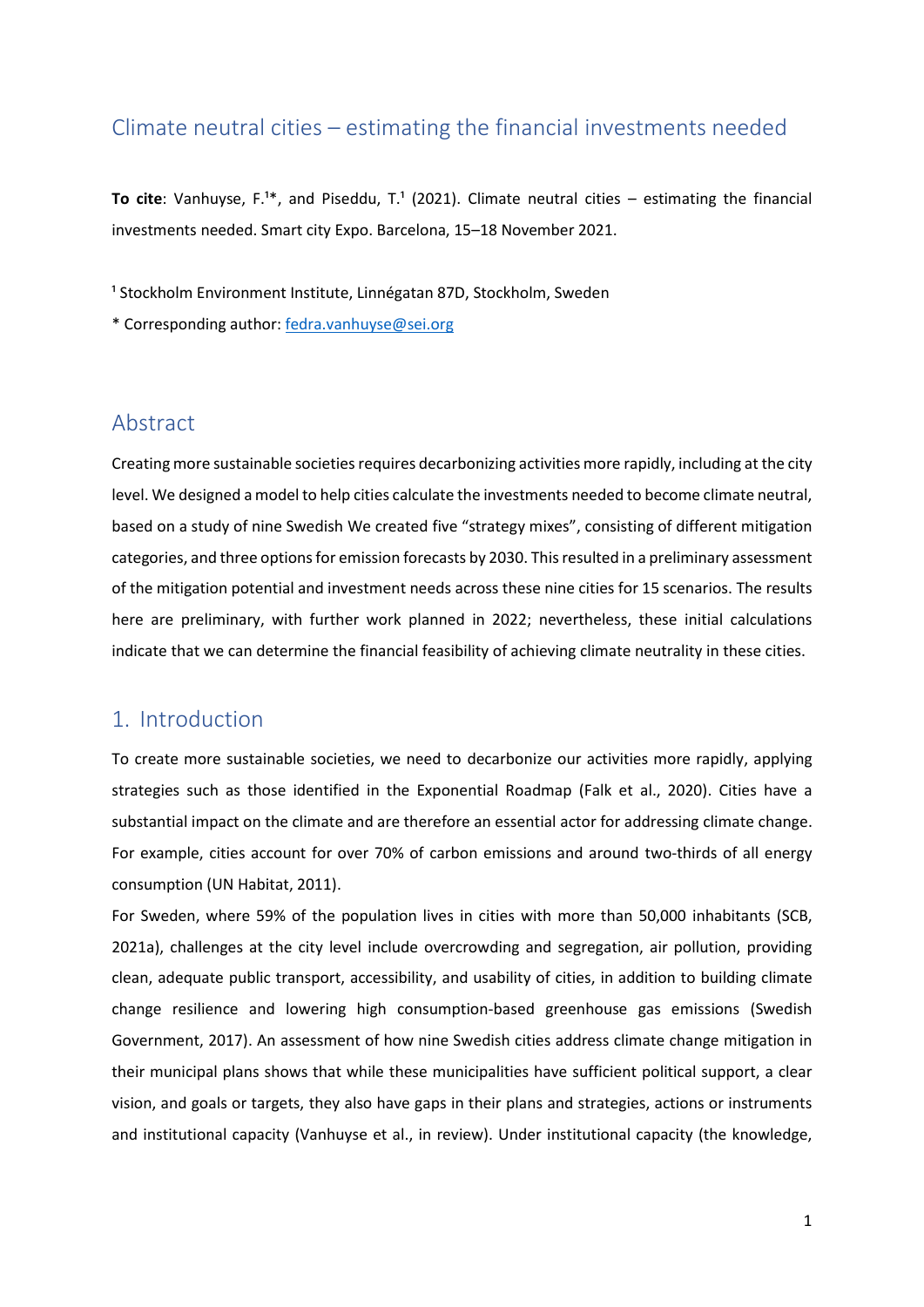resources, and collaboration within the city to mitigate climate change), the authors found that no municipalities in their sample specify the level of investments needed to achieve climate neutrality.

To date, the small body of research on financial investment that would be needed to reach climate neutrality tends to be global or regional. Current estimates are €2.5 billion per year for the period 2026–2040 to reach climate neutrality globally (IEA, 2018); an estimate of an additional €180 billion per year to achieve the 2030 climate and energy targets in the EU (European Commission, 2018) and a revised figure of €260 billion per year to reach the even more stringent emission reductions set in 2019 across the EU (European Commission, 2020, 2019). Climate-related projects are estimated to take up 30% of the total expenditures from the EU's budget for 2021–2027 and Next Generation EU (European Council, 2021).

For cities, a few estimates have been published, such as by Gouldson et al. (2015), who made the economic case for low-carbon measures in cities in Europe (Leeds, UK), Latin America (Lima, Peru) and Asia (Kolkata, India; Johor Bahru, Malaysia; and Palembang, Indonesia). Sudmant et al. (2016) have estimated the amounts needed for 11 clusters of low carbon measures to be implemented in cities globally.

We know of only one calculation that includes a Swedish city, namely the one of Material Economics (2020). They calculated that, using scope 1 and scope 2 emissions, to achieve climate neutral transport, building and electricity by 2030, cities with 100 000 inhabitants would need to invest €961 million or about €10 000 per citizen per year. However, detail on this calculation is lacking.

Here we present the model we developed under the Viable Cities' Finance project to calculate the investment needs in nine Swedish cities. We designed this model to make the discussion around climate neutral cities more tangible, and to bring about new discussions on whether municipal governments have the resources to reach climate neutrality.

This paper is structured as follows. In section 2, we describe the model we designed to calculate the investment needs and explain the sample of cities for which we provide calculations. In section 3, we provide the results of our calculations, then conclude and discuss next steps in section 4.

## 2. Materials and methods

#### 2.1. Calculating the investment need – the model

To calculate the financial investments needed for climate neutral cities, we developed a model consisting of a series of databases and calculations. Figure 1 shows the model structure.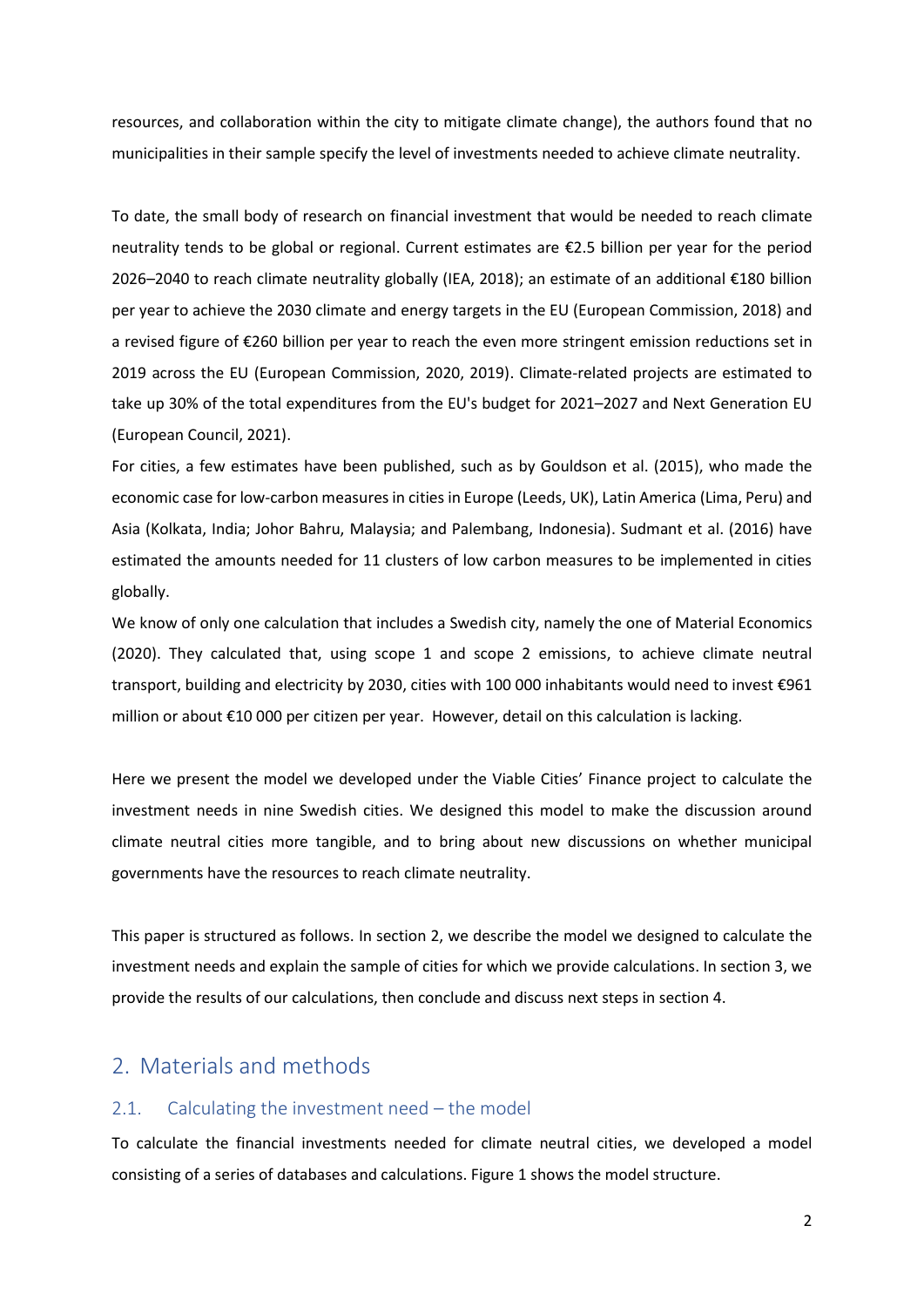

*Figure 1. Model structure.* Source: own elaboration

We use four databases in our model: 1) greenhouse gas emissions at the municipal level; 2) population growth per city from 2017 to 2020; 3) "other data" per city; and 4) mitigation measures and costs. The greenhouse gas emissions per city were obtained from the Formas-funded project "Accelerating Agenda 2030: municipal planning for reduced climate footprints", led by the Stockholm Environment Institute (grant number: 2019-00223). It follows the classification of the Swedish Statistical Agency and is broken down in several categories: food, clothing, housing (excluding heating), health, transport services (excluding air transport), air transport, communication, recreation, education, restaurants and hotels, vehicles (mainly cars), electricity, district heating, house heating, and "other sources of emissions" do not fit in the previously listed categories (SCB, 2021b). Each category is broken down to smaller sub-categories (115 in total), to provide a better overview of the sources of emissions.

This new work presents data at the city level, using scaled-down consumption-based emissions – a perspective that is rarely reported in the literature. As the project is ongoing, we report here preliminary results for emissions data at the household level; next steps will be to examine local government and national government contributions, for which data are not yet available for consumption-based emissions. We plan to update our calculations as soon as the full consumptionbased profiles become available.

Our second database contains the population growth in the nine cities, also obtained from SCB (SCB, 2021c). We extrapolated population estimates by 2030 based on this data.

In a third database, we collated "other data" that are relevant for our calculation, such as ownership, type and size of dwellings; number and type of cars in the city; composition of the public transport fleet; and information on the heating and energy sources used in the city. Using this "other data", we could allocate the financial investment needs to three stakeholders: private citizens; government; and businesses or industry. As with the second database, we extrapolated all figures to 2030.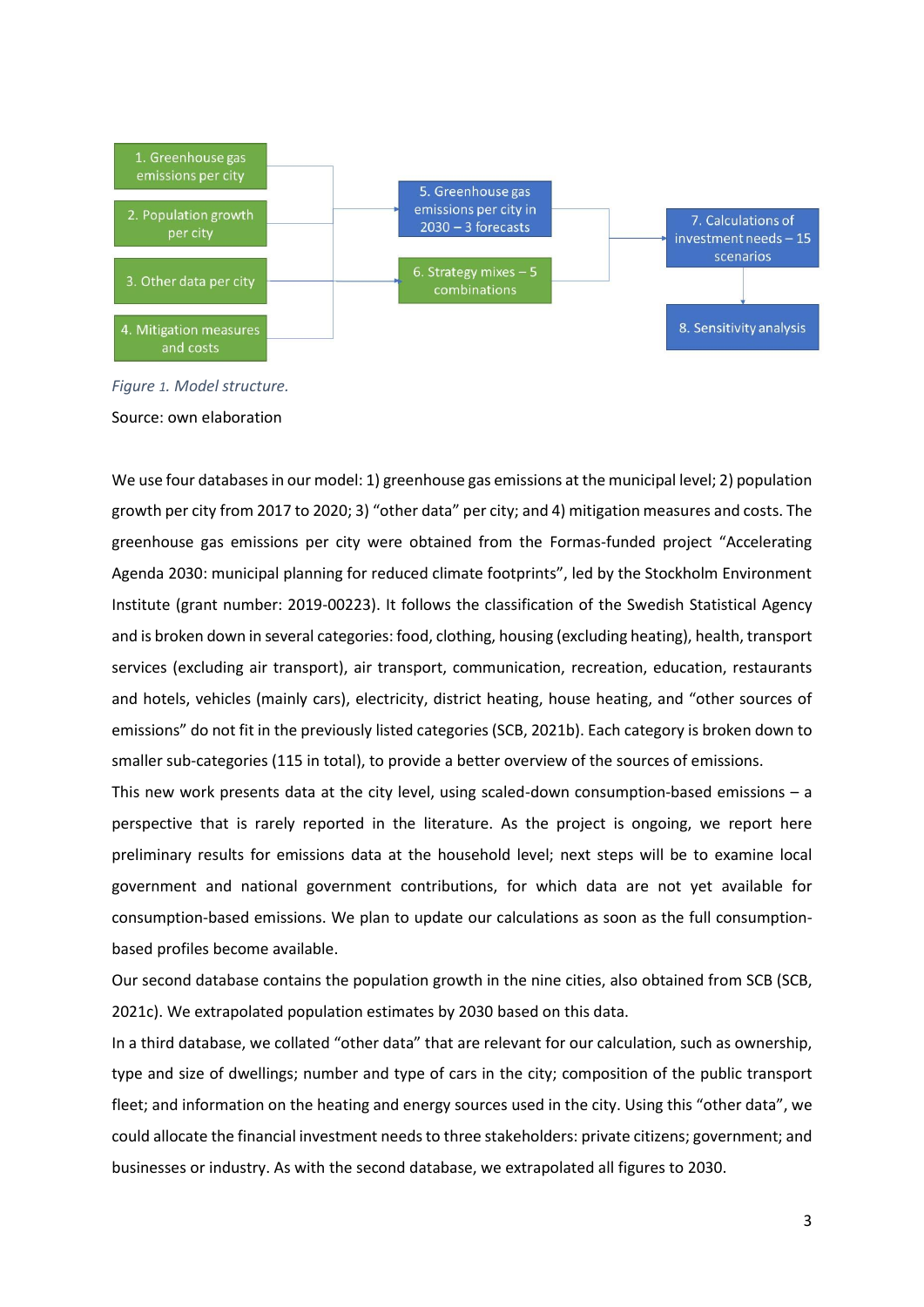Our fourth database, with mitigation options and costs, consists of a list of measures, organized to match the categories identified for the emissions sources in the first database, such as food, clothing, housing, and transportation.

In our calculation, key assumptions pertain to electricity production. While some of the proposed measures will reduce electricity consumption (e.g., energy-efficient household appliances), electricity demands will spike from, for example, the electrification of vehicles. Using fossil fuels to generate the additional electricity needed will counteract the mitigation potential of electrification for transportation. And not all renewable energy sources will fit: in some countries, like Sweden, the environmental impact of solar panels is negative (Martinopoulos, 2020). Similar conclusions are reached by Papageorgiou et al., (2020), who provided a detailed analysis based on the specific case of the Swedish electricity market. In our assessment, we assume that additional electricity needs will be met by renewable energy sources, which currently provide 54% of the energy consumed in Sweden (Zhong et al., 2021).

Financial costing estimates were added, using business cases from various technologies, as explained by, among others, Dubois et al (2019), Gillingham and Stock (2018); and McKinsey & Company (2020). All costs were converted to Swedish kronor (SEK), with 1 SEK equalling €0,1.

In a fifth step, we forecasted the 2030 emissions at themunicipal level under three alternative options: 1) business as usual (BAU); 2) an increase in emissions; and 3) a reduction in emissions. In the first option, for BAU, we assumed consumption patterns and per capita emission profiles of 2017 will be the same in 2030. As a result of population growth, even though per capita emissions are the same, the total emissions by 2030 will increase. In our second option, we assumed an increase in emissions of 17%, building on the research of Harris et al (2020). These authors foresee a 33% increase in emissions in the period 2007–2050, using data from nine cities in continental Europe, including Malmö, Sweden. Some cities in their research cohort might be less relevant to a Swedish setting, such as Istanbul, Turkey, but the increase experienced by Istanbul is at least partially offset by Turin and Milan, Italy, where the emissions are expected to decrease in 2050 because of slower economic growth compared to the other cities in the sample.

In our study, we employ a very conservative approach to increases, compared to, for example, Material Economics (2020) who estimated that emissions in Malmö would increase by 2% by 2030. However, should future emissions be significantly lower than expected, the investment needed would indeed be lower as well.

In our third option, we assume emissions will decrease with 6%, building on the research of Wood et al (2020). Using the Nationally Determined Contribution scenario for Sweden, they estimate a 6%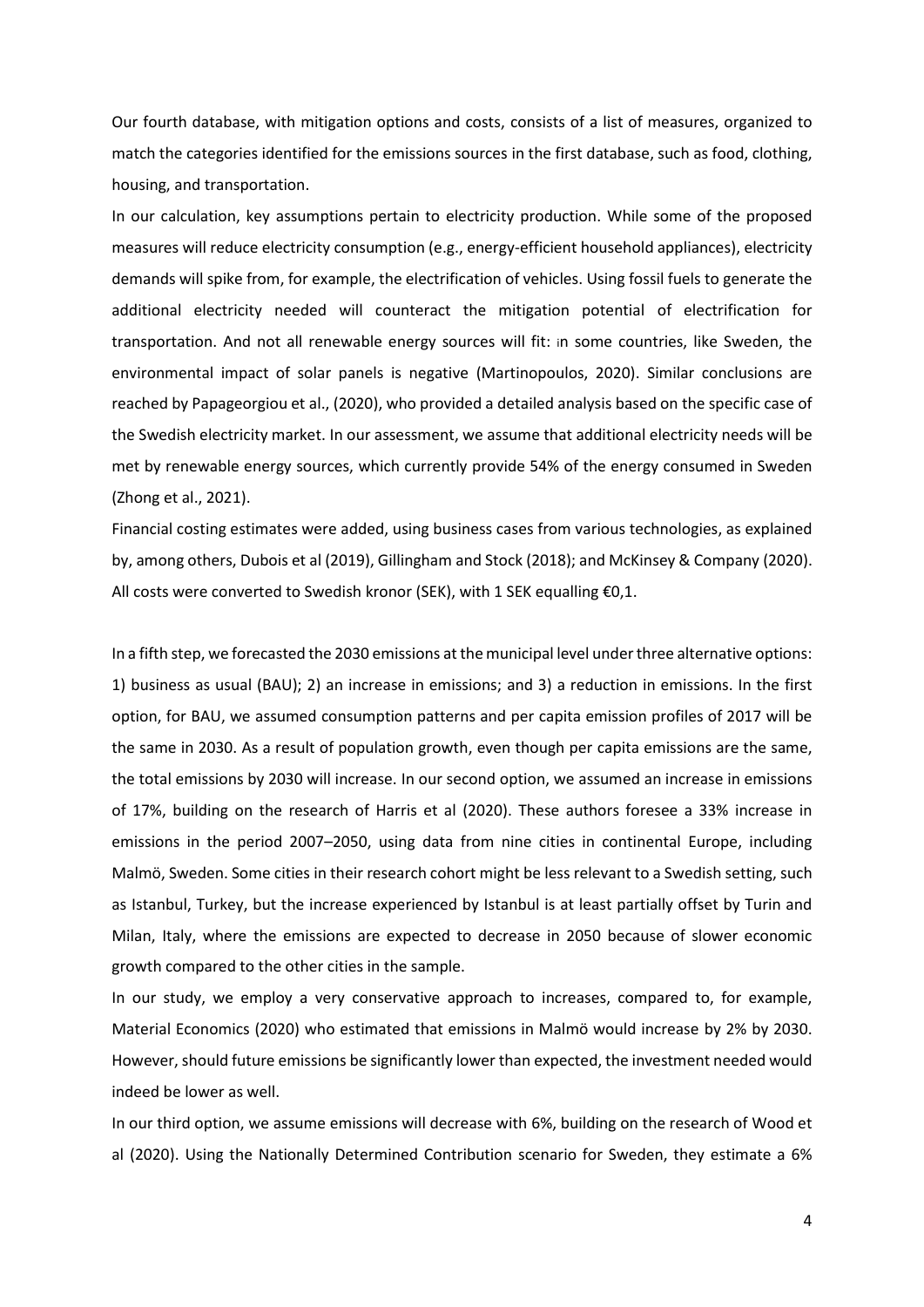reduction in carbon emissions by 2030, excluding other greenhouse gases. As carbon emissions represent between 80% and 85% of total Swedish emissions (SCB, 2021b), we assume that greenhouse gas emissions should reduce by 6% as well by 2030. This is probably a conservative assumption, noting that according to Höglund-Isaksson et al (2020), methane emissions, the second largest greenhouse gas in Sweden after carbon, could be reduced by much more by 2030.

Five alternative Strategy Mixes were designed for our sixth step, with each suggesting different mitigation categories and targets across categories (Table 1). The five Strategy Mixes represent a combination of investing in clean technologies as well as changing behaviour to reduce municipal carbon footprints. Shifts in habits may include, for instance, a share of the population adopting a vegetarian or vegan diet, reducing air transport or using only public transit. Investing in clean technologies entails mostly purchasing non-fossil-fuel vehicles, investing in electric vehicle charging stations, and expanding the capacity of renewable energy. The Strategy Mixes are ranked from 1 to 5, with Strategy Mix 1 having the lowest mitigation potential and therefore requiring the least effort (in terms of investment, changing behaviours and instruments) to Strategy Mix 5, the largest mitigation potential requiring substantial commitment. For example, in Strategy Mix 1, about 15% of the private cars are the same proportion of diesel and petrol as were on the road in 2017, while in Strategy Mix 5, people either switch to public transport or replace their cars with non-fossil-fuel ones. In Table 1, we also provide a baseline, or the current level, for each strategy in Sweden.

| Scenarios – strategy mix (by 2030) | <b>Baseline</b> | <b>Strategy</b> | <b>Strategy</b> | <b>Strategy</b>  | <b>Strategy</b> | <b>Strategy</b> |
|------------------------------------|-----------------|-----------------|-----------------|------------------|-----------------|-----------------|
|                                    | 2017            | Mix 1           | Mix 2           | Mix <sub>3</sub> | Mix 4           | Mix 5           |
| Food                               |                 |                 |                 |                  |                 |                 |
| Population that is vegan           | 2%              | 5%              | 10%             | 15%              | 20%             | 25%             |
| Population that is vegetarian      | 8%              | 10%             | 15%             | 20%              | 25%             | 30%             |
| Population that reduces meat       |                 |                 |                 |                  |                 |                 |
| consumption                        |                 | 5%              | 10%             | 15%              | 20%             | 25%             |
| Population that is omnivore or     | 90%             |                 |                 |                  |                 |                 |
| pescatarian                        |                 | 80%             | 65%             | 50%              | 35%             | 20%             |
| Clothing                           |                 |                 |                 |                  |                 |                 |
| Population reducing clothing       |                 | 50%             | 50%             | 50%              | 50%             | 50%             |
| consumption by one-third           |                 |                 |                 |                  |                 |                 |

*Table 1 Strategy mixes for our calculation*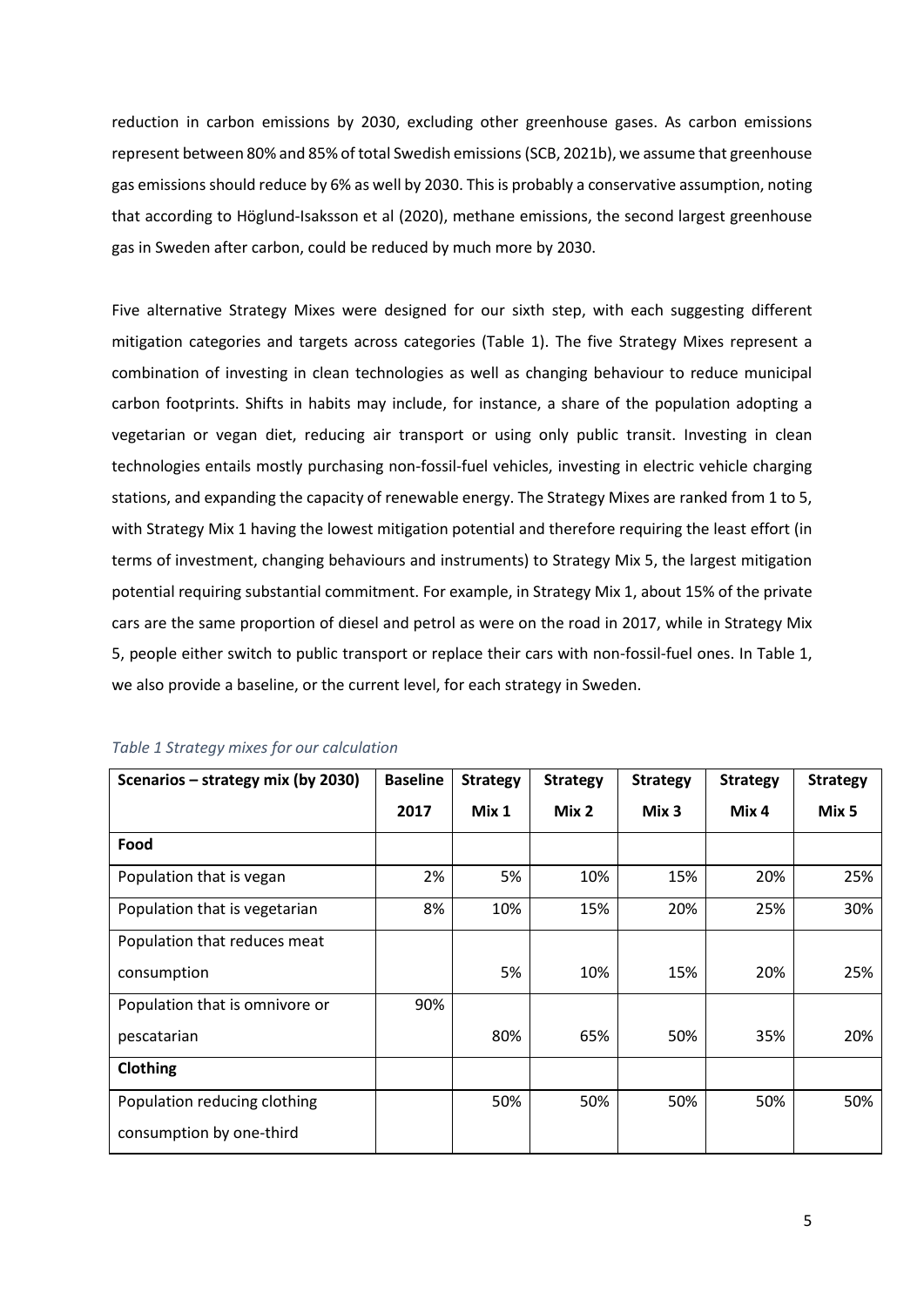| Population doubling the life of their |                      | 50%  | 50%  | 50%  | 50%  | 50%          |
|---------------------------------------|----------------------|------|------|------|------|--------------|
| garments                              |                      |      |      |      |      |              |
| Housing (excl. heating)               |                      |      |      |      |      |              |
| Population halving furniture          |                      | 50%  | 55%  | 55%  | 60%  | 80%          |
| consumption                           |                      |      |      |      |      |              |
| <b>Health</b>                         |                      |      |      |      |      |              |
| Transport service (excl. air)         |                      |      |      |      |      |              |
| Public buses that are electric        | $0,2\%$ <sup>1</sup> | 100% | 100% | 100% | 100% | 100%         |
| Air transport                         |                      |      |      |      |      |              |
| Reduction in air travel               |                      | 70%  | 75%  | 80%  | 80%  | 80%          |
| <b>Communication</b>                  |                      |      |      |      |      |              |
| Phones per capita                     | 1,06                 | No   | No   | No   | 1    | $\mathbf{1}$ |
| <b>Recreation</b>                     |                      |      |      |      |      |              |
| Population doubling the life of their |                      | 40%  | 45%  | 50%  | 55%  | 60%          |
| recreation equipment                  |                      |      |      |      |      |              |
| Population going pet-free             |                      | 45%  | 45%  | 45%  | 50%  | 55%          |
| Population that drop package          |                      | 40%  | 40%  | 45%  | 50%  | 55%          |
| holidays                              |                      |      |      |      |      |              |
| <b>Education</b>                      |                      |      |      |      |      |              |
| <b>Restaurants and hotels</b>         |                      |      |      |      |      |              |
| Catering service providers that       |                      | 55%  | 55%  | 60%  | 65%  | 75%          |
| reach the reduction identified by     |                      |      |      |      |      |              |
| (Eriksson et al., 2017)               |                      |      |      |      |      |              |
| <b>Others COICOP</b>                  |                      |      |      |      |      |              |
| <b>Vehicles (car)</b>                 |                      |      |      |      |      |              |
| Cars that will remain in the fleet    | 7%                   | 50%  | 50%  | 50%  | 50%  | 30%          |
| (electric only)                       |                      |      |      |      |      |              |
| Cars that will be given up in favour  | 0%                   | 35%  | 35%  | 40%  | 45%  | 70%          |
| of public transport                   |                      |      |      |      |      |              |

<sup>&</sup>lt;sup>11</sup> In 2017 in Sweden, 44 of the 10 191 buses (0,2%) were electric and 292 (3%) were running on ethanol (Svenk Kollektivtraffik, 2017). "Fordonsgas" (gas used in vehicles) is a mixture of biogas, methane and gas from fossil deposits.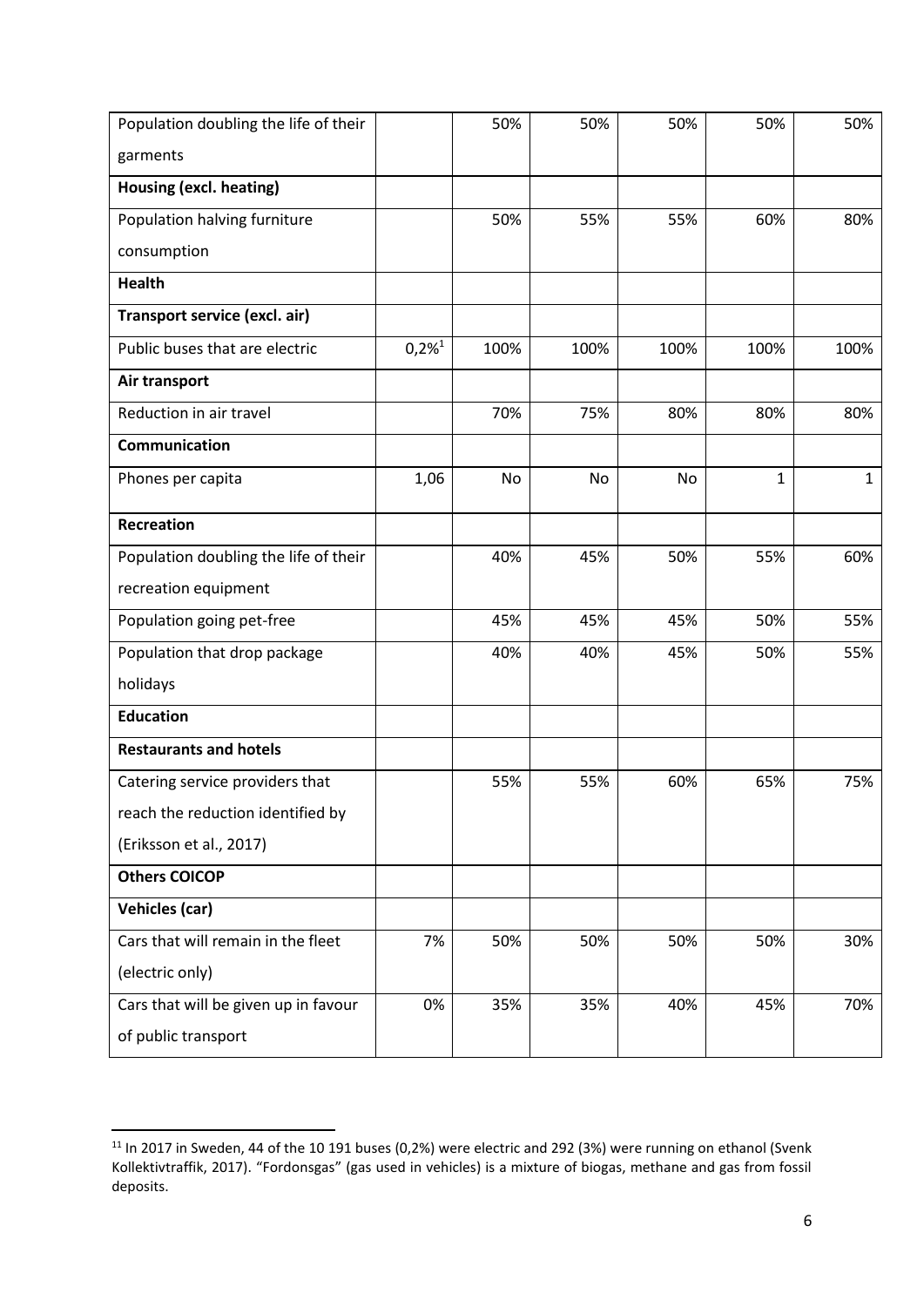| Cars that will remain in the fleet | 93% | 15% | 15% | 10% | 5%  | 0%  |
|------------------------------------|-----|-----|-----|-----|-----|-----|
| (fossil-fuel)                      |     |     |     |     |     |     |
| Electricity                        |     |     |     |     |     |     |
| Households that implement the      |     | 50% | 50% | 55% | 60% | 70% |
| <b>Best Available Technology</b>   |     |     |     |     |     |     |
| household appliances as identified |     |     |     |     |     |     |
| by Dodoo et al., (2017a, 2017b and |     |     |     |     |     |     |
| 2018)                              |     |     |     |     |     |     |
| <b>District heating</b>            |     |     |     |     |     |     |
| <b>House heating</b>               |     |     |     |     |     |     |
| Squared metres where indoor        |     | 50% | 50% | 50% | 55% | 55% |
| temperature is reduced to 20°C     |     |     |     |     |     |     |
| Squared metres where the energy    |     | 10% | 10% | 10% | 0%  | 0%  |
| consumption is kept as it is right |     |     |     |     |     |     |
| now                                |     |     |     |     |     |     |
| Squared metres where the           |     | 40% | 40% | 40% | 45% | 45% |
| measures of (Savvidou and Nykvist  |     |     |     |     |     |     |
| (2020) are implemented             |     |     |     |     |     |     |

Source: own elaboration, based on Dodoo et al., (2018, 2017b, 2017a); Eriksson and Spångberg, (2017); Savvidou and Nykvist (2020)

In a seventh step, we calculated the investment needs for 15 alternatives (each of the five Strategy Mixes under the three possible 2030 emissions forecasts). Annual per capita expenditure was obtained by allocating the total investment to each of the 14 years (2017–2030) using population size as a denominator. The advantage of such an approach is that the per capita annual investment need is constant throughout the years for a given scenario and a given Strategy Mix; in other words, the total annual investment will increase by the same rate as the population.

Two additional notes on our calculations: first, we calculated the additional financial investments needed; for some categories, we already assumed a linear increase, using our database 3 "other data" as a baseline. Second, other "hidden" costs such as foregone revenues, accompanying changes in consumption patterns, and their subsequent impact on the financial performance of some businesses are not considered.

The investments were calculated as follows *(1)*:

*(1),*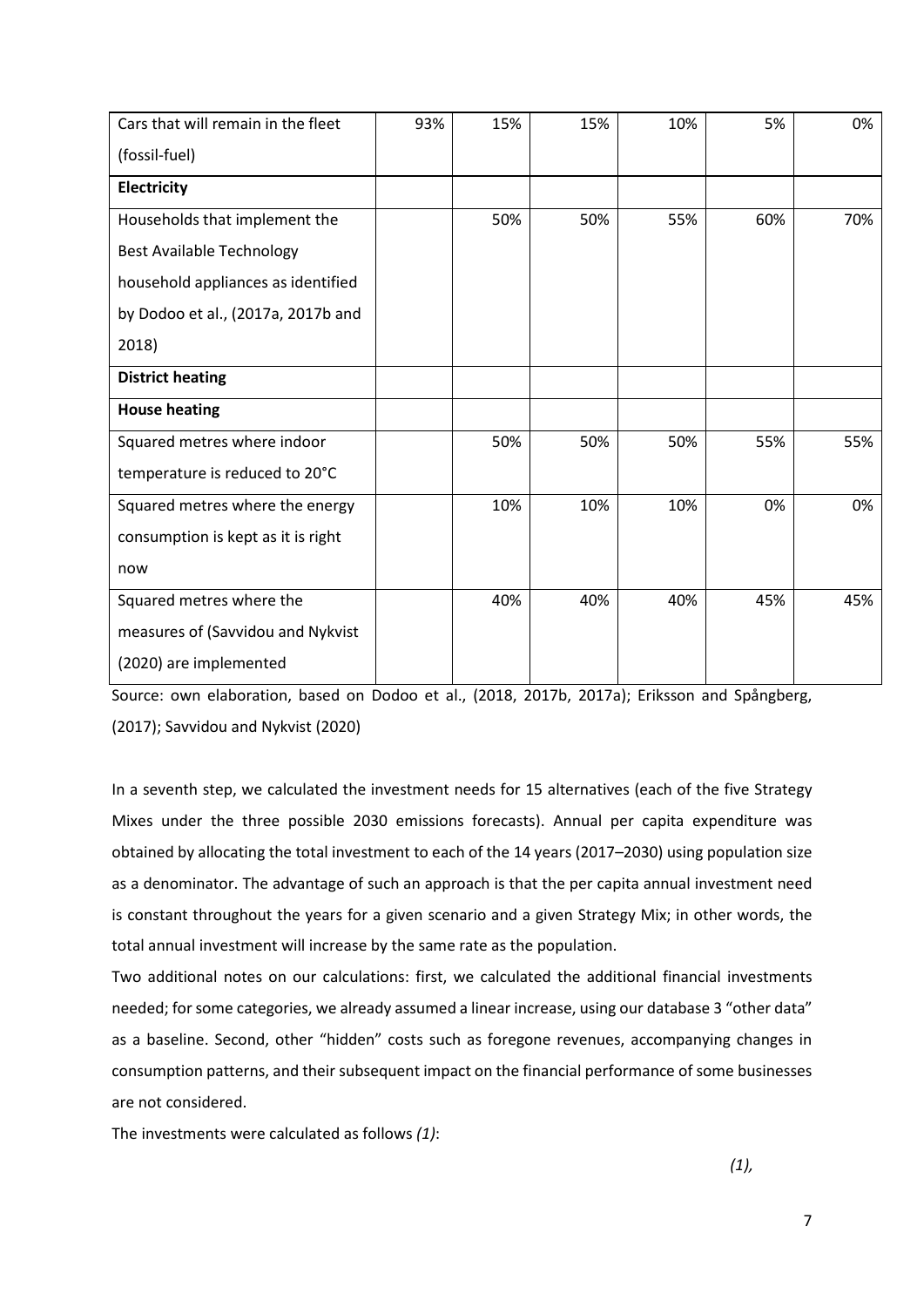$$
C_i = N_{2030}CS \frac{P_i}{\sum_{t=2017}^{2030} P_t} \frac{1}{P_i}
$$

where  $C_i$  is the per capita annual expenditure in year *i*,  $N_{2030}$  is the forecasted number of items by 2030 (e.g., the number of private cars and the number of dwellings in the municipality), and  $P_i$ represents the population size in the given year. The per-item cost of the measure,  $C$ , could be the cost of an electric car or the cost of insulation; the share of items that are affected by the strategy, S, could be the share of electric cars or the share of the dwellings that will be retrofitted.

Our calculation  $(1)$  can be simplified to

$$
C_i = N_{2030} CS \frac{1}{\sum_{t=2017}^{2030} P_t}
$$

The total required investment is represented by the numerator in *(2)*, which is then allocated per person in the municipality according to the population size. This calculation does not depend on the time index *i,* meaning that in any year, the necessary annual per capita investment will be the same. This can give rise to conclusions such as: "a household of 2 will have to invest  $2 * C_i$  every year in a certain sector to achieve the foreseen emissions reduction. If the household's size increases to 3 in a given year, the household will then have to pay 3 $^*C_i$  from then on".

In a final step, given the high uncertainty regarding the future costs of the technologies, we provided a +/–5% interval of the final necessary investments. Based on the evidence that green electricity production has become cheaper in recent years, the general view predicts a decrease in green technology costs; however, we cannot rule out that other elements may emerge in the next decade to threaten the economic competitiveness of the measures adopted. For instance, major disruptions along the supply chain, such as a spike increase in the price of raw materials, is a possibility to consider.

#### 2.2. Our sample of cities

Prior to 2020, nine Swedish cities (Gothenburg, Linköping, Lund, Malmö, Nacka, Örebro, Östersund, Västerås and Vellinge) issued a green bond: a labelled financial instrument that requires the issuers (i.e., the nine municipal governments) to review their investment portfolio and to assess which green projects they intend to fund with the proceeds of the green bond (ICMA, 2021). Projects can focus on

*(2).*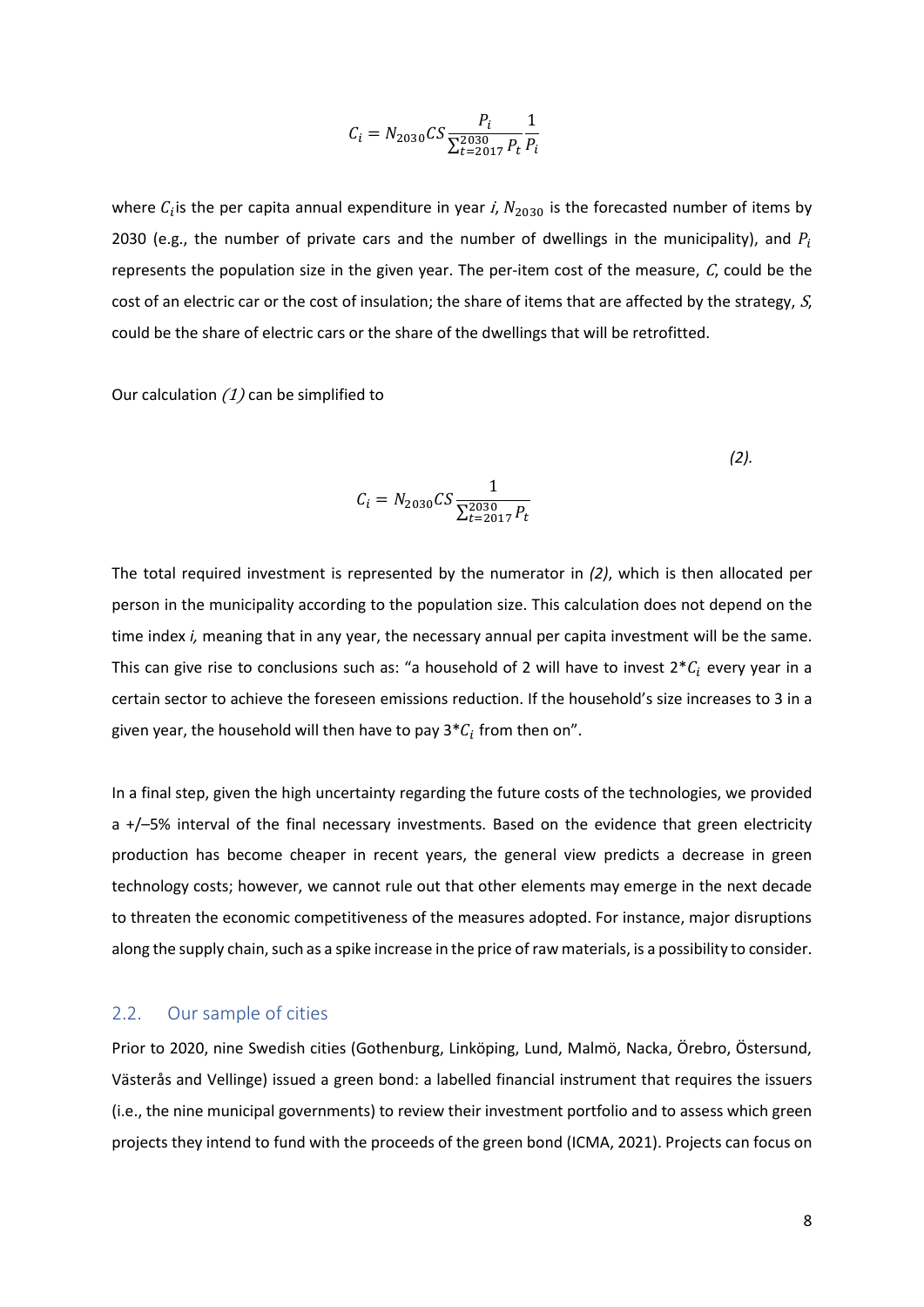renewable energy, energy efficiency, pollution prevention and control, clean transportation and so on.

As each city had undergone such an investment assessment, we decided they would be the focus of our Viable Cities' Finance project. To date, we have assessed their climate neutrality plans (Vanhuyse et al., in review), how they engage with research and experimentation (Vanhuyse and Jokiaho, 2021), and their budgets (Vanhuyse et al., 2021). We also reviewed how they engage with sustainability challenges overall (Sjöström et al., 2020).

### 3. Results

Overall, we calculated 135 possible results. These stem from the three options for 2030 emissions, the five Strategy Mixes, and the nine municipalities, using preliminary 2017 consumption-based emissions at household level, excluding the emissions from local and national governments.

Some of the scenarios, such as Strategy Mix 5 and option 1, Strategy Mix 4 and option 3, and Strategy Mix 5 and option 3, would put the municipalities on track to meet the Swedish government's target of less than 1t CO₂-e per capita by 2045 (Swedish Government, 2017). In Table 2, we provide an overview of the cities and all scenarios, and colour coded under which scenario they would meet the maximum emissions per capita, assuming a linear emission reduction from 2017 to 2045. For example, Gothenburg's per capita emissions in 2030 should maximum be 3,68t  $CO<sub>2</sub>$ -e per capita, and under scenario 5, 13-15, Gothenburg would be close or below to that target (green). Under scenario 4, Gothenburg would be maximum 5% over the target of 3,68t CO<sub>2</sub>-e per capita (orange). Under the other scenarios, scenario 1-3 and 6-12, the city of Gothenburg would be at least 5% over the target of 3,68t CO₂-e per capita.

Out of the nine municipalities, Vellinge would experience the largest reduction in emissions, under all 15 scenarios, given its current high dependency on private cars and air travel. Under Strategy Mix 5 and option 1, BAU, Vellinge could reduce its carbon footprint by as much as 52% compared to 2017. Under Strategy Mix 5 and in option 3, a reduction in emissions, it could reduce its carbon footprint by 48%. The smallest identified reduction is observed in Örebro, under Strategy Mix 1 and option 2, with a reduction of 17%.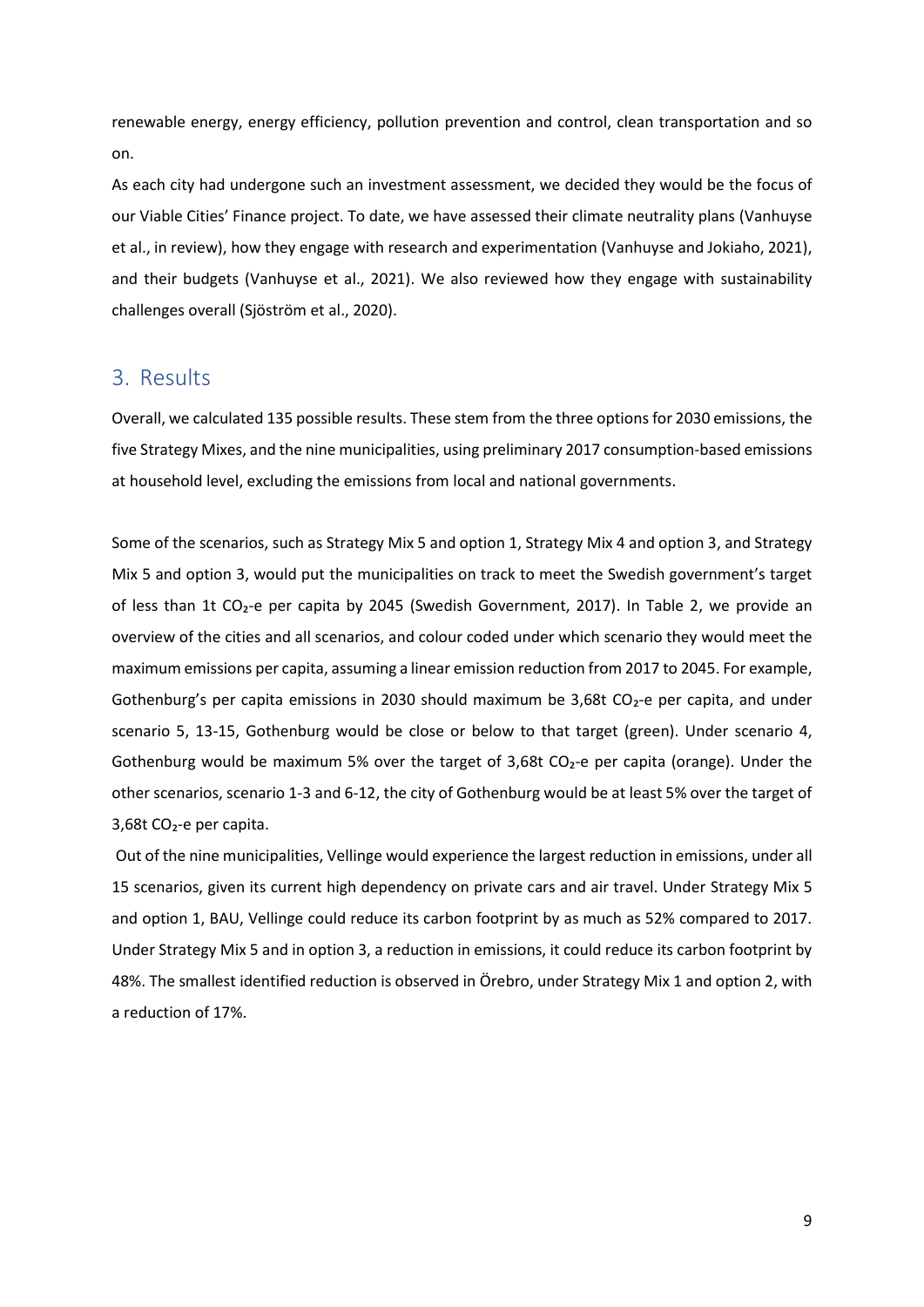| <b>No</b>      | Forecast 2030 x Strategy Mix (SM)                          | Gothenburg | Linköping | Lund | Malmö | <b>Nacka</b> | Örebro | Östersund | Västerås | <b>Vellinge</b> |
|----------------|------------------------------------------------------------|------------|-----------|------|-------|--------------|--------|-----------|----------|-----------------|
|                | Max emissions in 2030 to meet the target of 1t             | 3,68       | 3,81      | 3,75 | 3,67  | 3,93         | 3,69   | 3,88      | 3,87     | 4,13            |
|                | CO <sub>2</sub> -e by 2045, under the assumption of linear |            |           |      |       |              |        |           |          |                 |
|                | emission reductions                                        |            |           |      |       |              |        |           |          |                 |
| $\mathbf{1}$   | BAU as 2017 x SM1                                          |            |           |      |       |              |        |           |          |                 |
| $\overline{2}$ | BAU as 2017 x SM 2                                         |            |           |      |       |              |        |           |          |                 |
| 3              | BAU as 2017 x SM3                                          |            |           |      |       |              |        |           |          |                 |
| 4              | BAU as 2017 x SM4                                          |            |           |      |       |              |        |           |          |                 |
| 5              | BAU as 2017 x SM5                                          |            |           |      |       |              |        |           |          |                 |
| 6              | Increase by 2030 compared to 2017 x SM1                    |            |           |      |       |              |        |           |          |                 |
| $\overline{7}$ | Increase by 2030 compared to 2017 x SM2                    |            |           |      |       |              |        |           |          |                 |
| 8              | Increase by 2030 compared to 2017 x SM3                    |            |           |      |       |              |        |           |          |                 |
| 9              | Increase by 2030 compared to 2017 x SM4                    |            |           |      |       |              |        |           |          |                 |
| 10             | Increase by 2030 compared to 2017 x SM5                    |            |           |      |       |              |        |           |          |                 |
| 11             | Reduced by 2030 compared to 2017 x SM1                     |            |           |      |       |              |        |           |          |                 |
| 12             | Reduced by 2030 compared to 2017 x SM2                     |            |           |      |       |              |        |           |          |                 |
| 13             | Reduced by 2030 compared to 2017 x SM3                     |            |           |      |       |              |        |           |          |                 |
| 14             | Reduced by 2030 compared to 2017 x SM4                     |            |           |      |       |              |        |           |          |                 |
| 15             | Reduced by 2030 compared to 2017 x SM5                     |            |           |      |       |              |        |           |          |                 |

#### *Table 2. Associated annual per capita emissions in the 9 municipalities under the 15 scenarios, in t CO₂-e*

Source: own elaboration. Red: at least 5% over the 2030 emission target; Orange: between 2,5% and 5% over the 2030 emission target; green: maximum

2,5% over the 2030 emission target.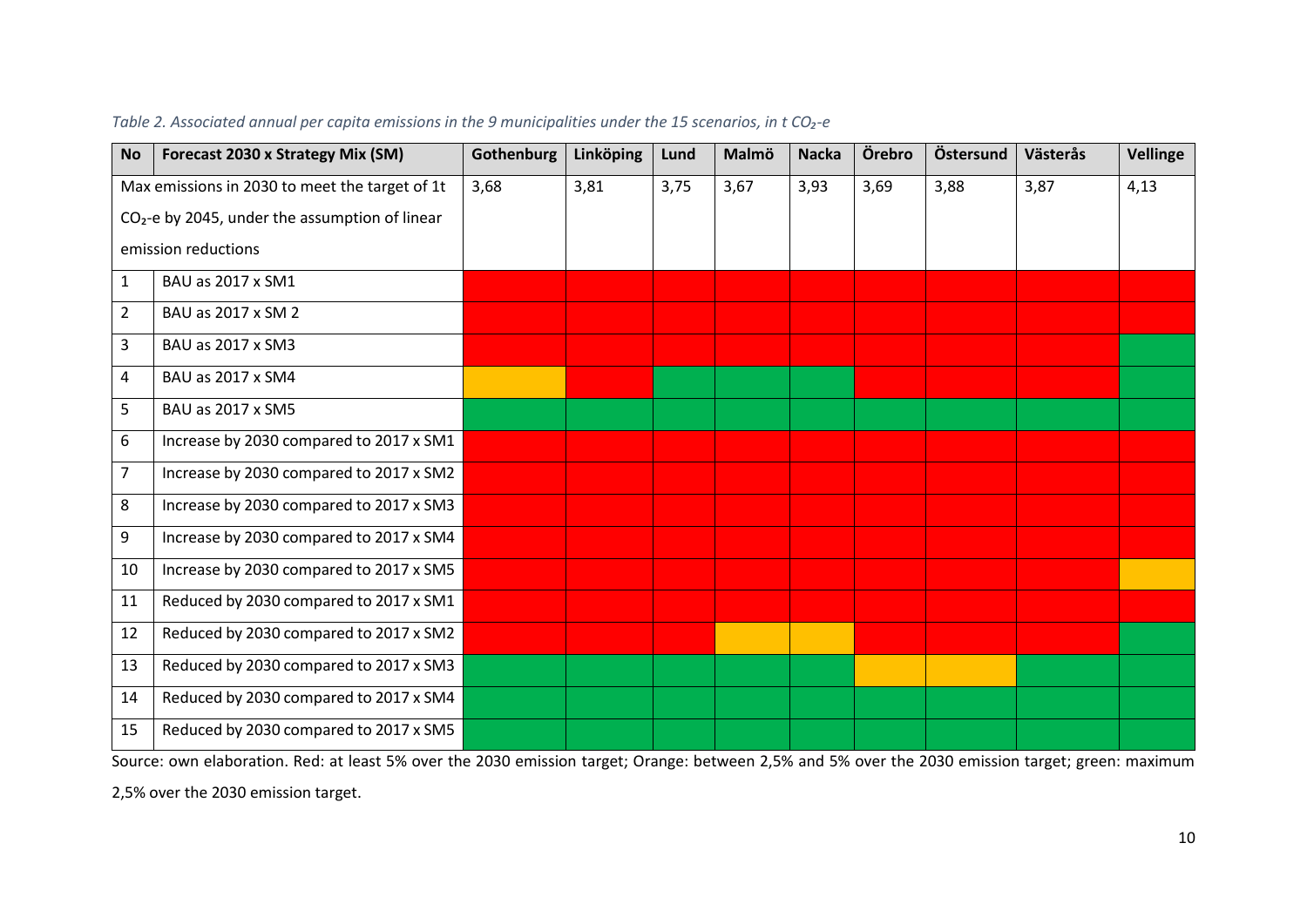The required per capita annual investments vary a lot among the different municipalities because of their heterogenous socio-economic conditions. In Nacka, for example, total annual per capita investment needs are the lowest, at 19 271 SEK under Strategy Mix 1. In Östersund, total annual per capita investment needs are the highest, at 30 083 SEK under Strategy Mix 5.

With regard to the type of stakeholder, we note that in Nacka, under Strategy Mix 1, private citizens need to invest 13 215 SEK per year. In Östersund, under Strategy Mix 5, they need to invest 23 431 SEK per year. The local government's investment share ranges from 1778 SEK per year in Nacka under Strategy Mix 1 to 4709 SEK per year in Örebro under Strategy Mix 5. Industry needs to invest at least 1923 SEK per year in Vellinge under Strategy Mix 1 to 4022 SEK per year in Lund under Strategy Mix 5. Compared to the average total earned income in 2017 in these nine municipalities (SCB, 2021d), we find that private citizens need to invest at least 3% of their annual income in climate mitigation technologies (Nacka) and at most 8% (Östersund).

Figures 2 and 3 depict the preliminary results for the city of Malmö, noting again that the municipal footprint data so far only contain household level emissions, not local or national government emissions. The total mitigation reduction that could be achieved ranges from 17% in the scenario Strategy Mix 1 and Option 1, to 51% for Strategy Mix 5 and Option 3. The per capita investments required range from 19 790 SEK per year to 23 765 SEK per year under these scenarios. Broken down per type of stakeholder in Malmö, private citizens would be responsible for per capita 14 505 SEK to 17 795 SEK per year; government for 2389–3560 SEK per year; and industry for 2409– 3058 SEK per year. When incorporated into costs for houseowners – including mortgages, heating, water, and garbage collection, as well as maintenance and repairs -- retrofitting in Malmö would amount to about 2.0–2.5% of average Swedish household expenditures (SCB, 2021e).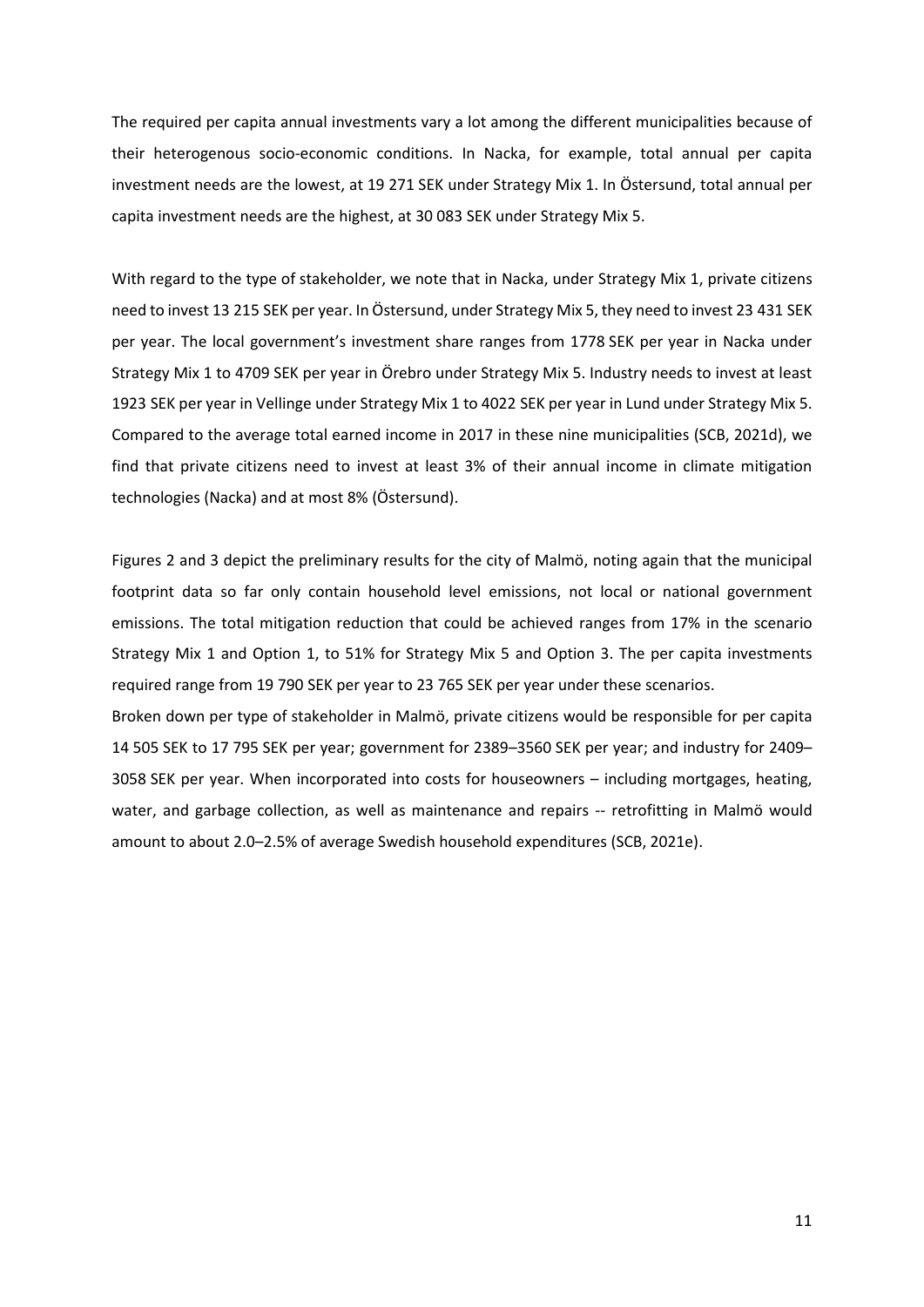

*Figure 2. Emissions in the municipality of Malmö under different options and Strategy Mixes (SM)* Source: own elaboration





Source: own elaboration

### 4. Conclusion

With this paper, we present scenarios to reach climate neutrality and present preliminary calculations of the investments required to meet climate mitigation targets in nine Swedish cities. While our emissions dataset is incomplete, our findings show that meeting Swedish climate targets could be achievable, even though they require a substantial shift in food consumption behaviours. The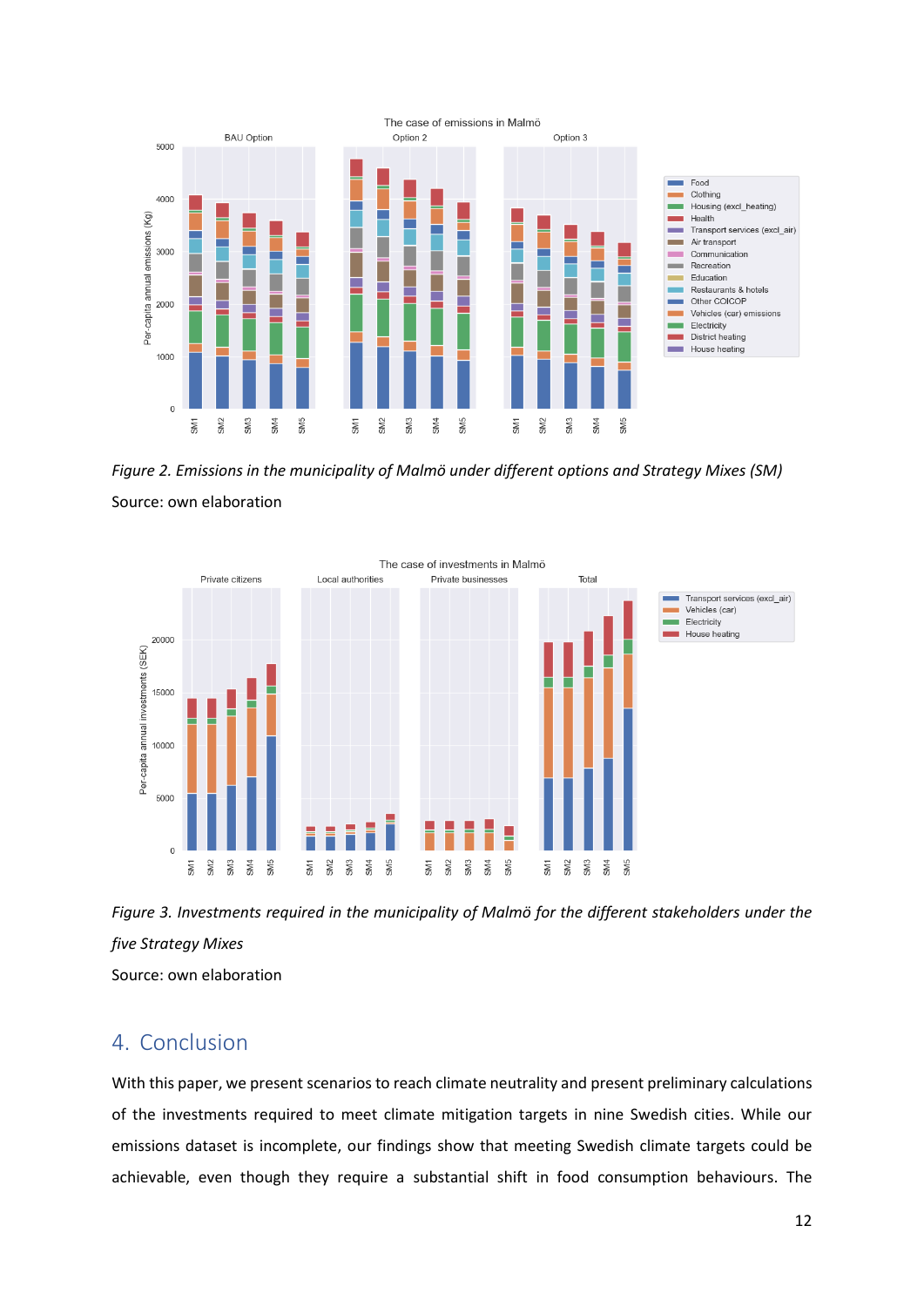scenarios also appear to be financially viable. Once full data become available for local and national government emissions, we will revise our calculations accordingly. The mitigation potential and financial costs of the technologies will also be updated at that point. We welcome our readers to provide feedback on our assumptions and model structure.

Further work could also be warranted to fine-tune the Strategy Mixes presented here. In 2022, we plan to hold workshops with municipal governments for that purpose. In addition, deepening the assessment of the viability of the investments required per stakeholders is necessary, to understand whether the level of investments, and as a consequence climate mitigation targets, will be met. Further assessment would foster understanding of whether any groups in society are particularly unable to make the needed investments, and whether national and municipal governments would need to design economic instruments (e.g., subsidies and other support) to assist with the transition.

# 5. Acknowledgement and data availability

This information was produced by the Viable Cities' Finance project. The project has received support within the strategic innovation programme Viable Cities, funded by Vinnova, the Swedish Energy Agency and Formas (grant number: 2019-019865). We thank our partners in Viable Cities' Finance, Cleantech Scandinavia and Stockholm School of Economics, for conversations on this topic.

The dataset used for this calculation originates from the ongoing Formas-funded project "Accelerating Agenda 2030: municipal planning for reduced climate footprints", led by the Stockholm Environment Institute (grant number: 2019-00223). We thank Elena Dawkins for providing us with preliminary emission level data, consisting of household emissions. We will update our calculations as soon as the full consumption-based profiles become available for local and national government contributions. Until then, we are unable to share our model and the data used for the calculations.

## 6. Author contribution

FV – conceptualization, methodology, validation, writing - original draft, review and editing, supervision

TP – data curation, formal analysis, writing – original draft, review and editing The authors declare no conflict of interest.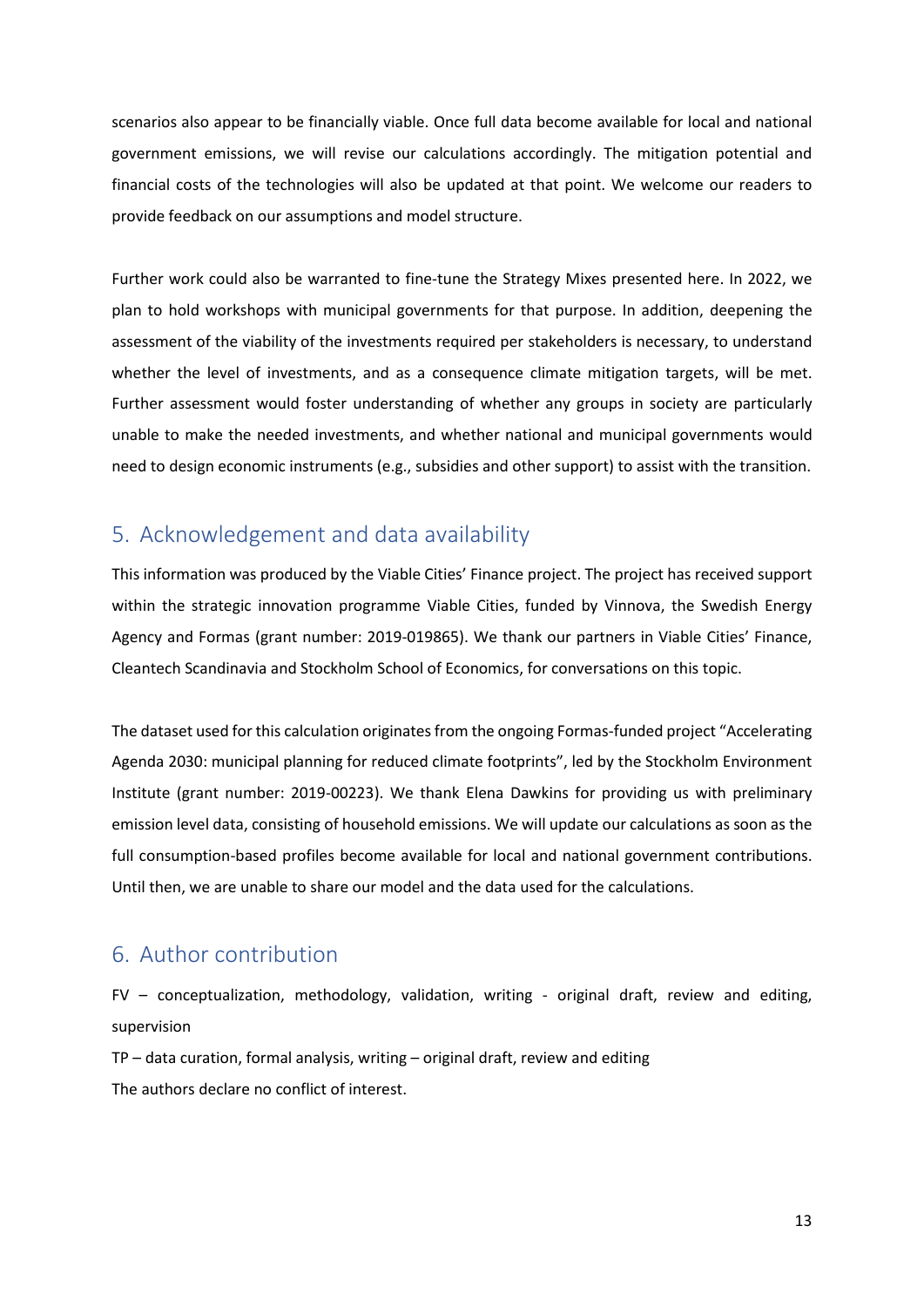#### 7. References

- Dodoo, A., Gustavsson, L., Le Truong, N., 2018. Primary energy benefits of cost-effective energy renovation of a district heated multi-family building under different energy supply systems. Energy 143, 69–90. https://doi.org/10.1016/j.energy.2017.10.113
- Dodoo, A., Gustavsson, L., Tettey, U.Y.A., 2017a. Final energy savings and cost-effectiveness of deep energy renovation of a multi-storey residential building. Energy 135, 563–576. https://doi.org/10.1016/j.energy.2017.06.123
- Dodoo, A., Tettey, U.Y.A., Gustavsson, L., 2017b. Influence of simulation assumptions and input parameters on energy balance calculations of residential buildings. Energy 120, 718–730. https://doi.org/10.1016/j.energy.2016.11.124
- Dubois, G., Sovacool, B., Aall, C., Nilsson, M., Barbier, C., Herrmann, A., Bruyère, S., Andersson, C., Skold, B., Nadaud, F., Dorner, F., Moberg, K.R., Ceron, J.P., Fischer, H., Amelung, D., Baltruszewicz, M., Fischer, J., Benevise, F., Louis, V.R., Sauerborn, R., 2019. It starts at home? Climate policies targeting household consumption and behavioral decisions are key to lowcarbon futures. Energy Res. Soc. Sci. 52, 144–158. https://doi.org/10.1016/j.erss.2019.02.001
- Eriksson, M., Spångberg, J., 2017. Carbon footprint and energy use of food waste management options for fresh fruit and vegetables from supermarkets. Waste Manag., Special Thematic Issue: Urban Mining and Circular Economy 60, 786–799. https://doi.org/10.1016/j.wasman.2017.01.008
- European Commission, 2020. Financing the green transition [WWW Document]. Eur. Comm. Eur. Comm. URL https://ec.europa.eu/commission/presscorner/detail/en/ip\_20\_17 (accessed 3.26.21).
- European Commission, 2019. The European Green Deal (No. COM(2019) 640 final). European Commission, Brussels.
- European Commission, 2018. Renewed sustainable finance strategy and implementation of the action plan on financing sustainable growth [WWW Document]. Eur. Comm. - Eur. Comm. URL https://ec.europa.eu/info/publications/sustainable-finance-renewed-strategy\_en (accessed 3.26.21).
- European Council, 2021. Climate change: what the EU is doing [WWW Document]. URL https://www.consilium.europa.eu/en/policies/climate-change/ (accessed 3.25.21).
- Falk, J., Gaffney, O., Bhowmik, A., Bergmark, P., Galaz, V., Gaskell, N., Henningsson, S., Höjer, M., Jacobson, L., Jónás, K., Kåberger, T., Klingenfeld, D., Lenhart, J., Loken, B., Lundén, D.,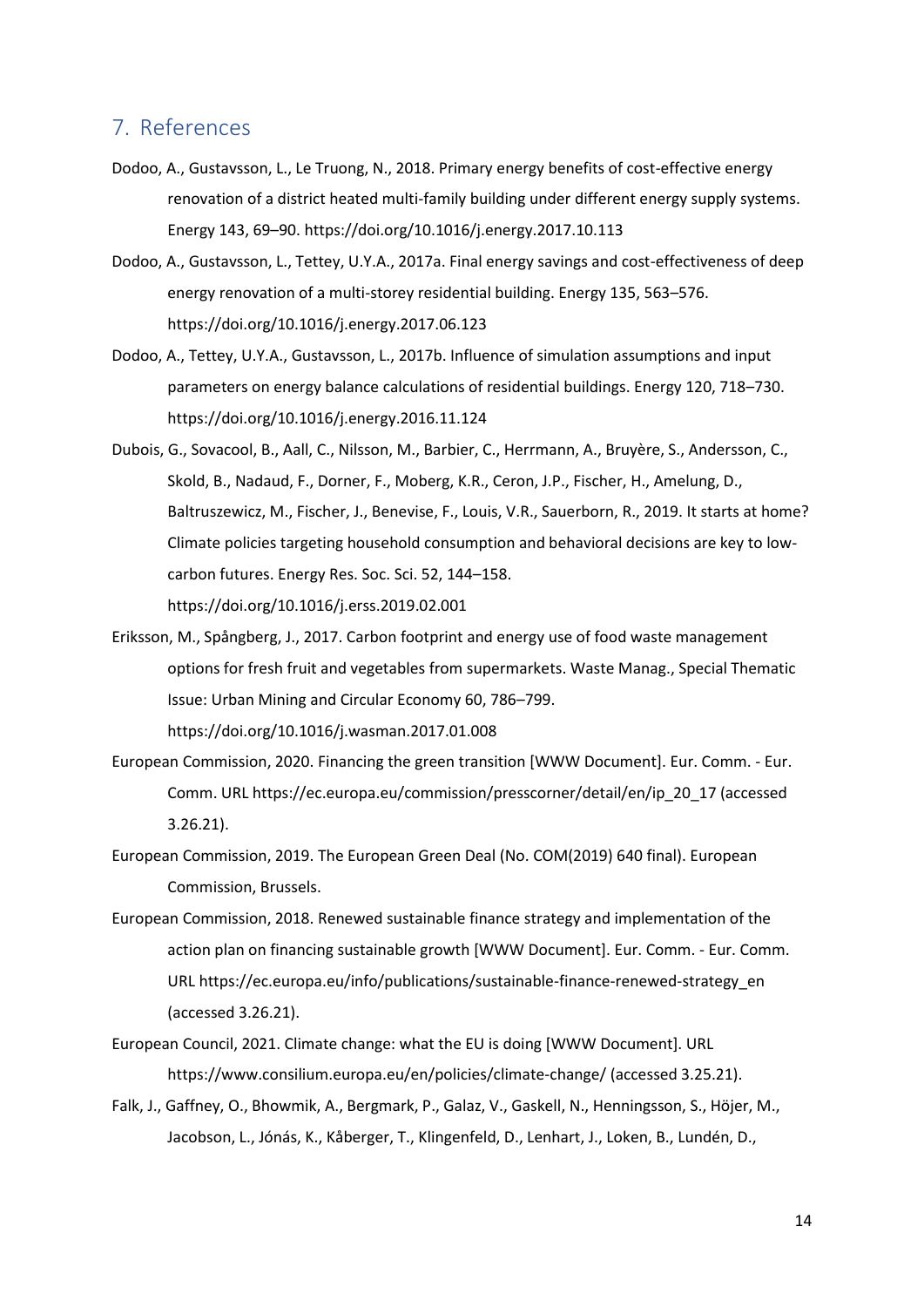Malmodin, J., Malmqvist, T., Olausson, V., Otto, I.M., Pearce, A., Pihl, E., Shalit, T., 2020. Exponential Roadmap 1.5.1. Future Earth Sweden.

- Gillingham, K., Stock, J.H., 2018. The Cost of Reducing Greenhouse Gas Emissions. J. Econ. Perspect. 32, 53–72. https://doi.org/10.1257/jep.32.4.53
- Gouldson, A., Colenbrander, S., Sudmant, A., McAnulla, F., Kerr, N., Sakai, P., Hall, S., Papargyropoulou, E., Kuylenstierna, J., 2015. Exploring the economic case for climate action in cities. Glob. Environ. Change 35, 93–105. https://doi.org/10.1016/j.gloenvcha.2015.07.009
- Harris, S., Weinzettel, J., Bigano, A., Källmén, A., 2020. Low carbon cities in 2050? GHG emissions of European cities using production-based and consumption-based emission accounting methods. J. Clean. Prod. 248, 119206. https://doi.org/10.1016/j.jclepro.2019.119206
- Höglund-Isaksson, L., Gómez-Sanabria, A., Klimont, Z., Rafaj, P., Schöpp, W., 2020. Technical potentials and costs for reducing global anthropogenic methane emissions in the 2050 timeframe –results from the GAINS model. Environ. Res. Commun. 2, 025004. https://doi.org/10.1088/2515-7620/ab7457
- ICMA, 2021. Green Bond Principles. Voluntary Process Guidelines for Issuing Green Bonds.
- IEA, 2018. World Energy Investment 2018 Analysis. IEA, Paris.
- Martinopoulos, G., 2020. Are rooftop photovoltaic systems a sustainable solution for Europe? A life cycle impact assessment and cost analysis. Appl. Energy 257, 114035. https://doi.org/10.1016/j.apenergy.2019.114035
- Material Economics, 2020. Understanding the Economic Case for Decarbonising Cities Why Economic Case Analysis for City Decarbonisation is Crucial. Material Economics, Stockholm.
- McKinsey & Company, 2020. Europe's path to decarbonization [WWW Document]. URL https://www.mckinsey.com/business-functions/sustainability/our-insights/how-theeuropean-union-could-achieve-net-zero-emissions-at-net-zero-cost (accessed 4.13.21).
- Papageorgiou, A., Ashok, A., Hashemi Farzad, T., Sundberg, C., 2020. Climate change impact of integrating a solar microgrid system into the Swedish electricity grid. Appl. Energy 268, 114981. https://doi.org/10.1016/j.apenergy.2020.114981
- Savvidou, G., Nykvist, B., 2020. Heat demand in the Swedish residential building stock pathways on demand reduction potential based on socio-technical analysis. Energy Policy 144, 111679. https://doi.org/10.1016/j.enpol.2020.111679
- SCB, 2021a. Folkmängd i riket, län och kommuner 31 december 2020 och befolkningsförändringar 2020 [WWW Document]. Stat. Cent. URL http://www.scb.se/hitta-statistik/statistik-efteramne/befolkning/befolkningens-sammansattning/befolkningsstatistik/pong/tabell-och-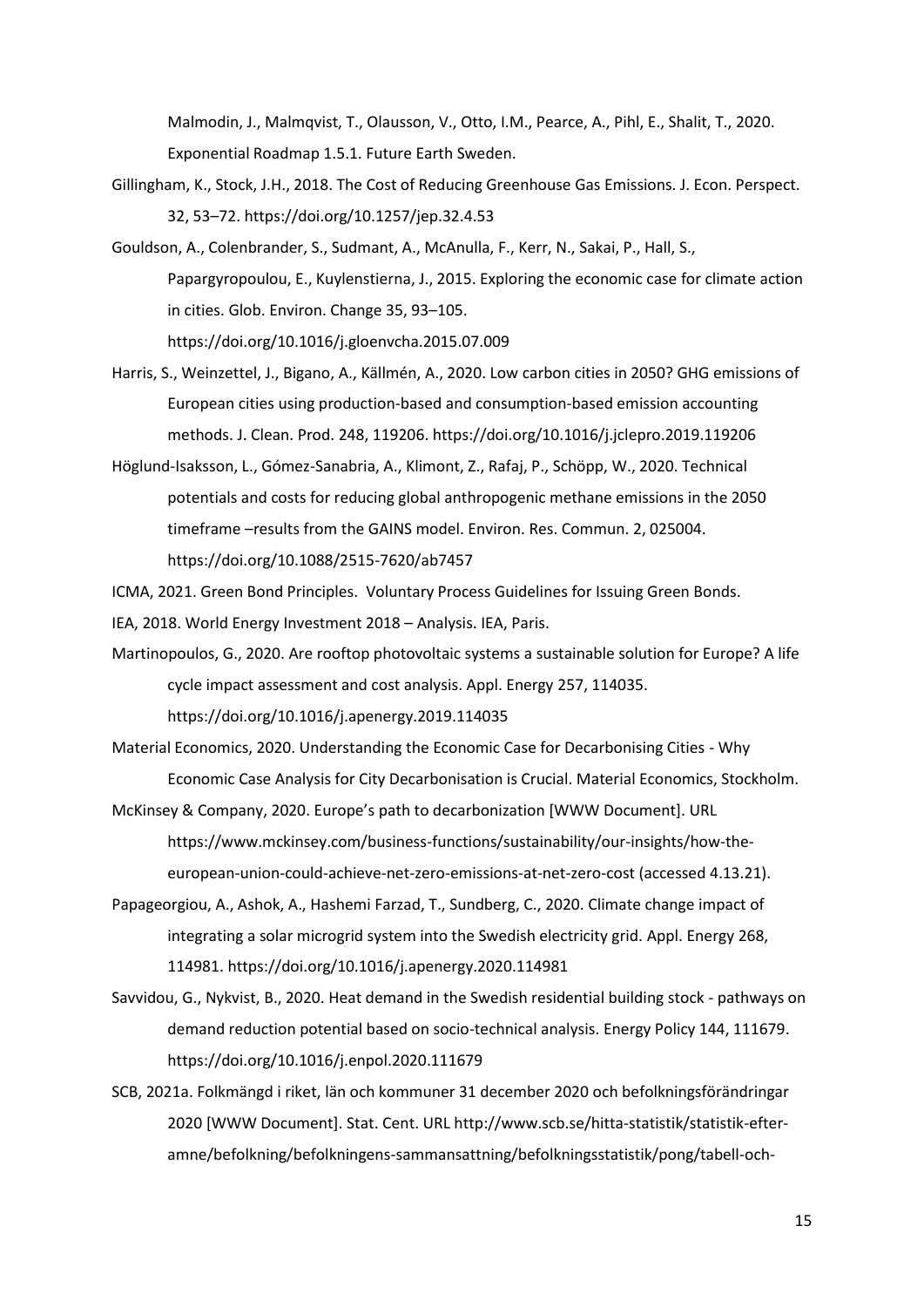diagram/helarsstatistik--kommun-lan-och-riket/folkmangd-i-riket-lan-och-kommuner-31 december-2020-och-befolkningsforandringar-2020/ (accessed 11.2.21).

- SCB, 2021b. Total emissions and removals of greenhouse gases by greenhouse gas and sector. Year 1990 - 2019 [WWW Document]. Statistikdatabasen. URL http://www.statistikdatabasen.scb.se/pxweb/en/ssd/START\_\_MI\_\_MI0107/TotaltUtslappN/ (accessed 10.28.21).
- SCB, 2021c. Number of births, deaths, natural increase, migration, net migration, population increase and population size by region. Year 2021 - 2070 [WWW Document]. Statistikdatabasen. URL

http://www.statistikdatabasen.scb.se/pxweb/en/ssd/START\_\_BE\_\_BE0401\_\_BE0401A/BefPr ogOsiktNetN/ (accessed 10.26.21).

- SCB, 2021d. Sammanräknad förvärvsinkomst för boende i Sverige hela året efter region, kön, ålder och inkomstklass. År 1999 - 2019 [WWW Document]. Statistikdatabasen. URL http://www.statistikdatabasen.scb.se/pxweb/sv/ssd/START\_HE\_HE0110\_HE0110A/Sam ForvInk1/ (accessed 10.28.21).
- SCB, 2021e. Boendeutgift per hushåll och antal hushåll efter upplåtelseform och hushållstyp. År 2015 - 2020 [WWW Document]. Statistikdatabasen. URL http://www.statistikdatabasen.scb.se/pxweb/sv/ssd/START\_\_HE\_\_HE0202/HE0202T01/ (accessed 10.29.21).
- Sjöström, E., Waltré, N., Nilsson, A., Carrion, A.R., Eriksson, A., Agerström, M., Vanhuyse, F., 2020. Financing sustainable city goals in Sweden: preliminary findings. Stockholm Sweden.
- Sudmant, A., Millward-Hopkins, J., Colenbrander, S., Gouldson, A., 2016. Low carbon cities: is ambitious action affordable? Clim. Change 138, 681–688. https://doi.org/10.1007/s10584- 016-1751-9

Swedish Government, 2017. The climate policy framework.

- UN Habitat, 2011. Global Reports on Human Settlements [WWW Document]. URL https://mirror.unhabitat.org/content.asp?typeid=19&catid=555&cid=9272 (accessed 4.13.21).
- Vanhuyse, F., Jokiaho, J., 2021. The role of municipal governments in the sustainability transition research and experimentation. Presented at the Innovate4Cities, online.
- Vanhuyse, F., Jokiaho, J., Piseddu, T., in review. Climate neutral cities in Sweden: True commitment or hollow statements?
- Vanhuyse, F., Nisson, A., Arra, V., Requena, A., Agerström, M., 2021. Municipal finance: an assessment of 9 Swedish cities. Stockholm Environment Insitute, Stockholm.